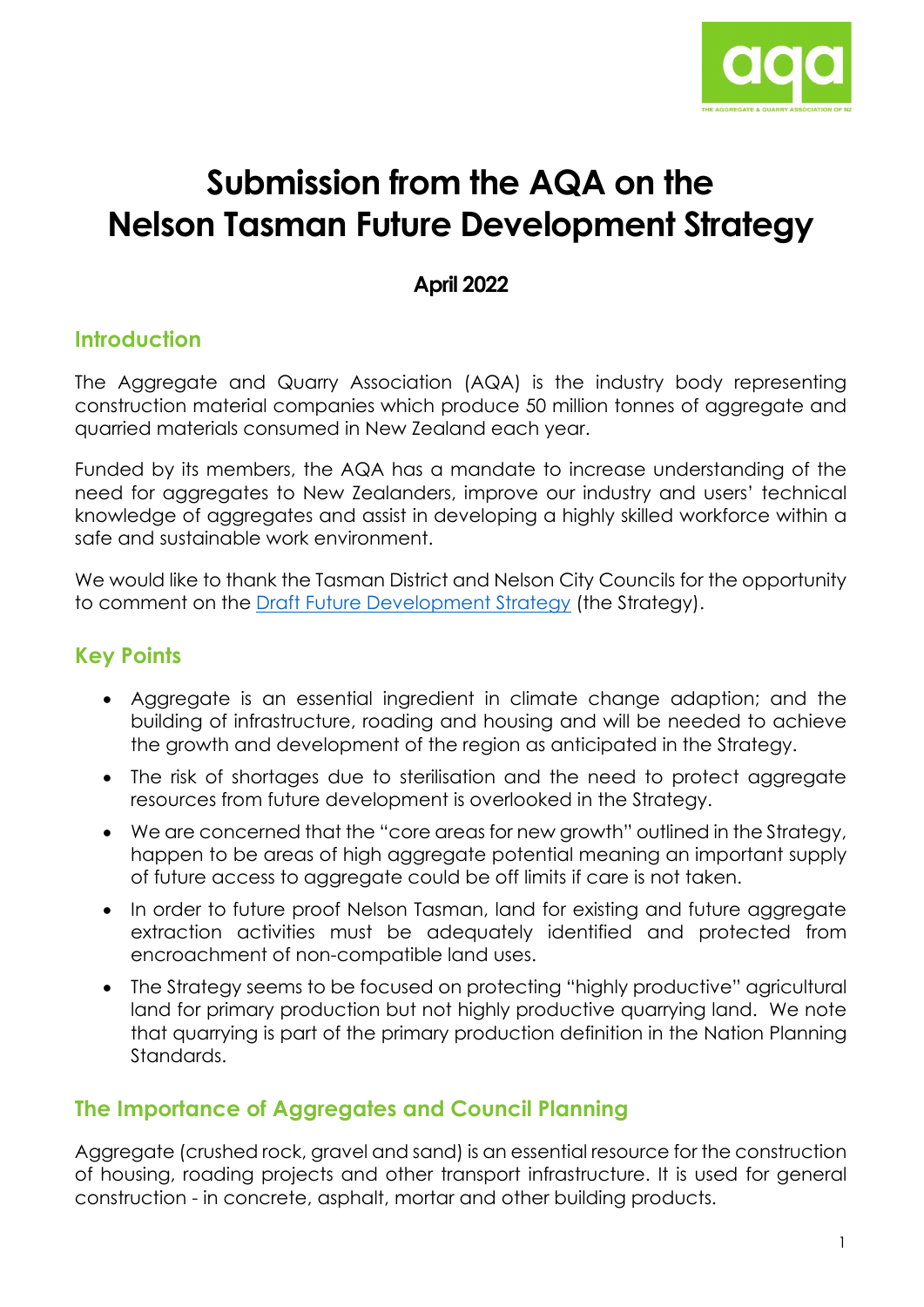

Aggregate is also important for increasing resilience and adapting to extreme weather events and climate change.

Due to the unprecedented levels of construction and infrastructure development activity, aggregate is increasingly in short supply in many parts of New Zealand including Nelson Tasman.

Not only is there high demand, supply is constrained. Aggregate deposits are 'location specific' - limited in quantity, location and availability. They can only be sourced from where they are physically located and where the industry is able to access them.

This means it is important that the location of aggregate resources are identified by councils and access is not inadvertently shut off through land development and council planning.

## **The Nelson Tasman Future Development Strategy**

The Nelson Tasman Future Development Strategy aims to influence where and how growth occurs in the region over the next 30 years.

We are concerned that insufficient attention has been given in the Strategy to aggregates in achieving the growth and to ensuring that land for existing and future aggregate extraction activities is available, adequately identified and protected from encroachment of non-compatible land uses.

Nelson Tasman's growing economy and population means there is increasing pressure on appropriate land for quarrying as expanding rural residential areas and competing industrial land uses put areas of aggregate supply at risk.

#### **Highly Productive Land**

The Strategy makes many references to highly productive land but seems to be referring to agriculture land in this context. For example, in many places it states highly productive land is prioritised for primary production. We note that quarrying is part of the primary production definition in the Nation Planning Standards.

Just as the document emphasises that productive farmland should be protected it needs to do the same for productive land incorporating aggregate and other mineral resources. And where it is referring to agriculture it could instead perhaps use the term highly productive soils rather than highly productive land.

## **Aggregate Shortfall**

We are particularly concerned that the "core areas for new growth" outlined in the Strategy, both industrial and residential, happen to be areas of high aggregate potential and so development could sterilise future access to aggregate if care is not taken.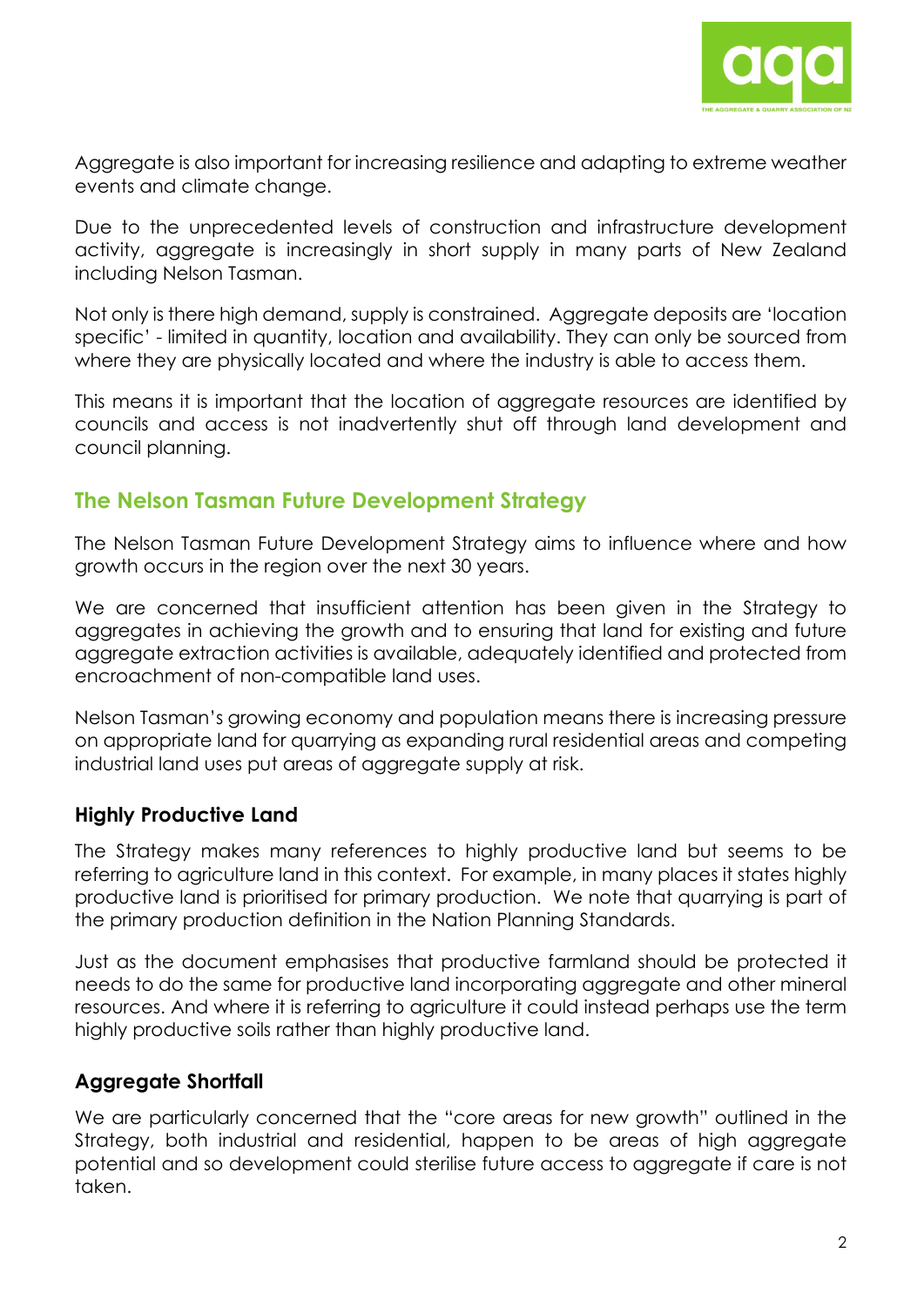

This is shown by the map provided by GNS Science attached in Appendix 1 which outlines the areas of aggregate potential for the Top of the South. It is notable that there is clear overlap in the areas of high hard rock opportunity and the core areas for new growth, as outlined in the map on page 27 of the Strategy and reproduced as Appendix 2.

This is a high-level representation, and we recommend that the councils work with the industry to identify aggregate potential at a more granular level.

Not only are the expected areas of population growth at risk of sterilising the aggregate, the aggregate is actually what is needed to achieve the growth. So it is a circular argument.

Aggregate production in the Nelson Tasman region has been at around 1 million tonnes a year in recent years (in 2020 it dropped to 640,000 due to Covid factors). The region is a higher (per person) user of aggregates than other parts of the country because of its population growth, extensive roading network and lengthy coastal area but the anticipated growth, as reflected in the strategy, suggests this will need to increase.

Looking at housing alone, the anticipated 29,000 new homes needed in the next 30 years amounts to 7.2 million tonnes of aggregate, based on industry averages<sup>1</sup>, or 240,000 additional tonnes being required annually.

The extra 7.2 million tonnes shows the extent of the shortfall. Aggregate will either need to be produced locally or imported at a much higher cost to fill this gap.

## **Climate Change**

The Strategy rightly highlights that Nelson Tasman is subject to a range of natural hazards and the effects of climate change.

It is important to note the role of aggregates in strengthening resilience to natural hazards and climate change. Aggregates, for example, are needed for flood protection and to adapt to sea level rise and coastal erosion through strengthening of sea walls etc. They will be needed to repair damage to coastal infrastructure and to make infrastructure generally more resilient to greater intensity storms and extreme weather events.

In terms of climate change mitigation and the reduction of emissions, aggregate plays a role in, for example, the construction of wind farms. New wind capacity for New Zealand, expected by the Climate Change Commission in the next 15 years, will require an additional 1 million tonnes of aggregate and sand.

<span id="page-2-0"></span><sup>1</sup> The building of an average house requires about 250 tonnes of aggregate.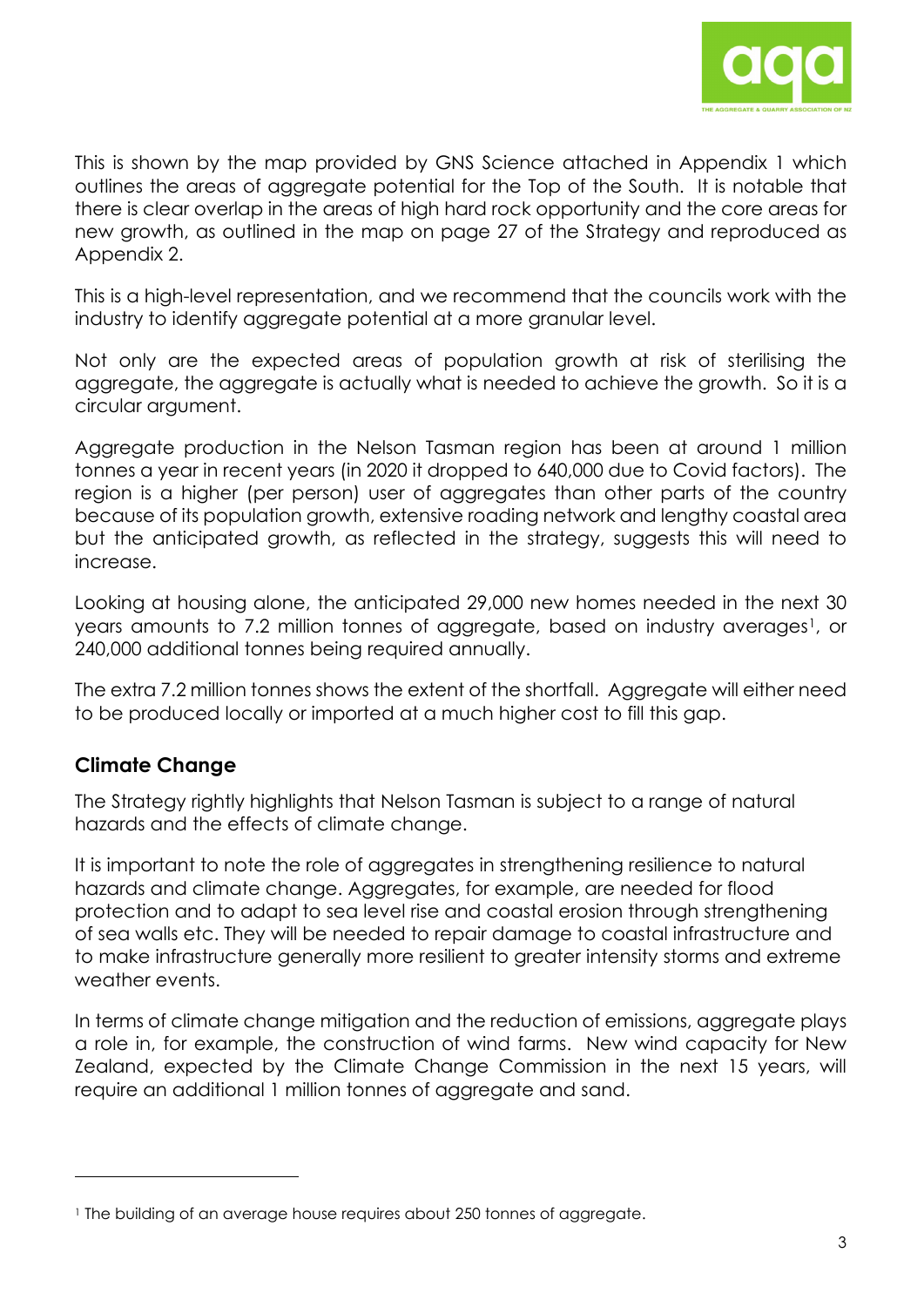

#### **Other Issues**

Determining an optimal distance for residential areas from potential quarry areas, is important. Too far away means significant expense of transporting quarry materials as well as congestion and  $CO<sub>2</sub>$  emissions. (The cost of aggregate doubles when transported 30 kilometres from its source.) Too close brings reverse sensitivity issues due to the nature of extractive industry operations including noise, vibration and dust. Development areas should ideally be as close as reasonable to identified areas of aggregate.

Note that quarries have a finite life. Once the rock is extracted the land is returned to the community and can be used in a variety of ways. It is not inconceivable that housing and other developments can occur on and around former quarry land that has had the rock extracted.

**Wayne Scott Chief Executive Officer**  [Aggregate and Quarry Association](https://aqa.org.nz/)  [wayne@aqa.org.nz](mailto:wayne@aqa.org.nz) 021 944 336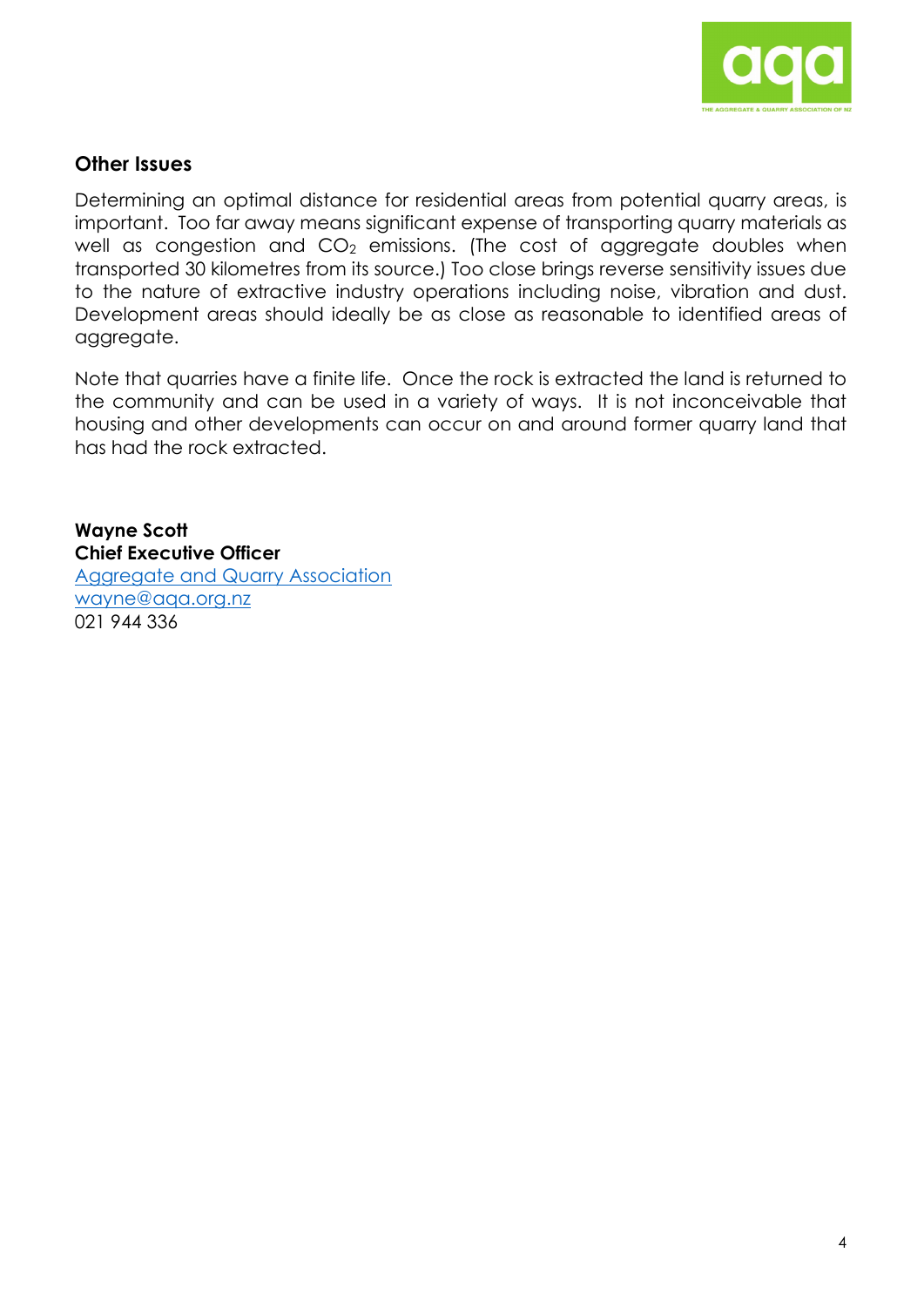



# **Appendix 1 – Aggregate Potential, Top of the South**